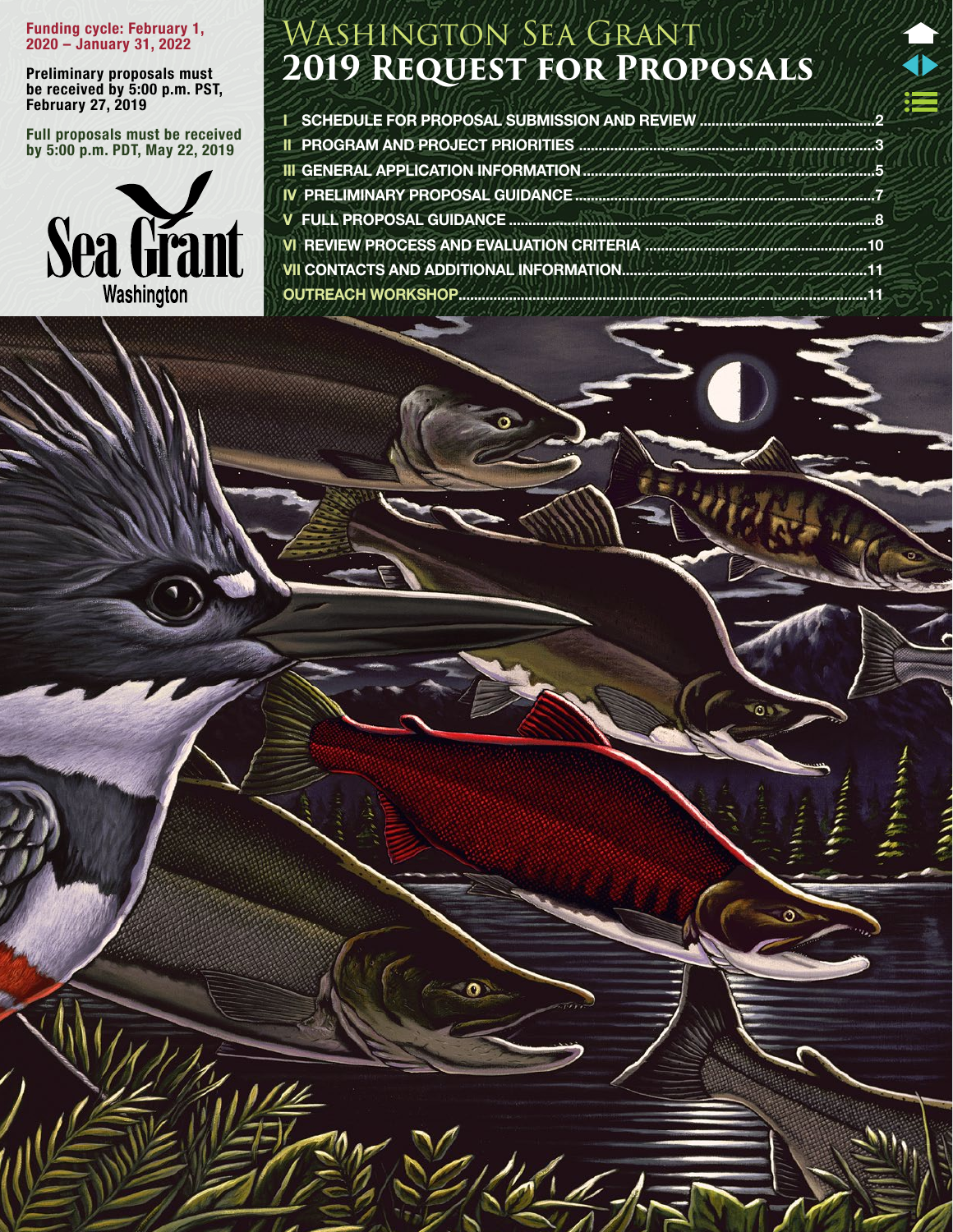<span id="page-1-0"></span>ashington Sea Grant (WSG) requests proposals for one- to two-year projects from investigators at academic, research and education institutions throughout the state of Washington. Funded projects will contribute to WSG and state priority information needs by advancing knowledge in one of four focus areas: healthy coastal ecosystems, sustainable fisheries and aquaculture, resilient communities and economies, and ocean literacy and workforce development. Selected projects will have a start date of February 1, 2020.

Applicants are required to submit both a preliminary proposal and a full proposal through *[eSeaGrant](http://esg.wsg.washington.edu)*, the WSG online proposal submission system (*[esg.wsg.washington.edu](http://esg.wsg.washington.edu/)*). Please be sure to allow ample time for online proposal submission.

About \$2 million will be available over a two-year period to support an estimated eight to ten projects. Proposals may request annual budgets up to \$140,000 for a total project cap of \$280,000; a 50 percent non-federal cost share or match is required. Investigators may apply for a graduate research fellow to participate in their research project.

This document provides information and guidance for preliminary and full proposal development and submission.

#### **2019**

| Preliminary proposal due date                       | February 27, 2019    |
|-----------------------------------------------------|----------------------|
| Notification of preliminary proposal review outcome | Early April 2019     |
| Full proposal due date                              | May 22, 2019         |
| Peer review and project selection                   | May - September 2019 |
| Notification of funding decisions                   | Late September 2019  |
| 2020                                                |                      |

Project start date **February 1, 2020** 



*Helping people understand and address the challenges facing Washington's ocean and coasts*

Washington Sea Grant University of Washington 3716 Brooklyn Avenue N.E. Seattle, WA 98105-6716 206.543.6600 [seagrant@uw.edu](mailto:seagrant@u.washington.edu) [wsg.washington.edu](http://www.wsg.washington.edu)

UNIVERSITY of WASHINGTON **COLLEGE OF THE ENVIRONMENT** ND ATMOSPH noek ARTMENT OF CO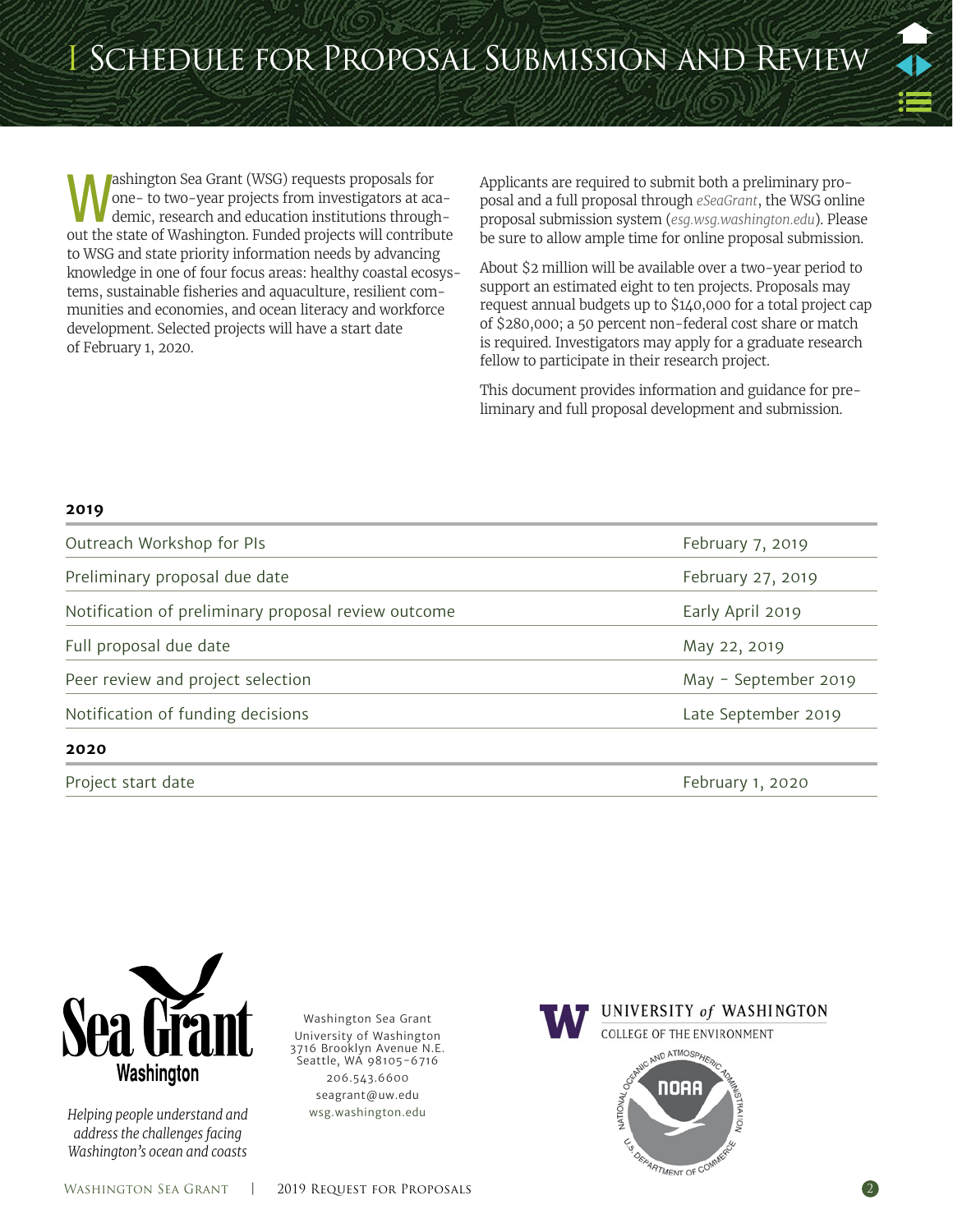<span id="page-2-0"></span>**WEG** serves the Pacific Northwest and the nation by tunding marine research and education and by working with communities, managers, businesses and the national by the server of the server of the server of the server of t funding marine research and education and by workgeneral public to strengthen understanding and sustainable use of ocean and coastal resources. Based at the University of Washington (UW) College of the Environment, WSG is part of a national network of 33 Sea Grant programs administered by the National Oceanic and Atmospheric Administration (NOAA) and funded through federal-university partnerships.

To accomplish its mission and achieve its vision, WSG adheres to a set of core values focused on excellence, equity, innovation and societal impact. It seeks to forge tools, foster insights, build capacity and maintain relationships for sustainable management, enjoyment and use of Washington's marine resources.

Facilitating practical and collaborative solutions to today's ocean and coastal issues, WSG serves as an honest broker of scientific and place-based information and real-world expertise that honors the history, people and places of Washington.

WSG endorses and is committed to pursuing activities that advance two cross-cutting principles across its core functions of research, outreach, education and communications: cultivating partnerships and practicing a commitment to diversity, equity and inclusion.

- ◆ PARTNERSHIPS Partnerships are a cornerstone of the Sea Grant model. WSG cultivates partnerships by valuing and engaging the priorities, expertise, capabilities and participation of diverse entities. WSG collaborates with international, federal, tribal, state and local governments; local communities and businesses; and people from academia, K-12 schools and nongovernmental organizations on a wide variety of marine-related research, engagement, education and communication projects.
- DIVERSITY, EQUITY AND INCLUSION WSG maintains a commitment to diversity, equity and inclusion in practicing organizational excellence, seeking and welcoming diverse perspectives, and enhancing cultural understanding that enables WSG to pursue its vision and mission effectively. WSG leads in creating equitable access to resources and opportunities for Washington's diverse communities and seeks to reflect their voices and priorities. WSG's values are informed by environmental justice and are based in a culture of inclusion, respect, reciprocity, long-term engagement and accountability.

WSG's commitment to diversity, equity and inclusion shapes the organization's investments, practices and social interactions. Specifically, WSG strives to:

- create a welcoming environment, so that each person feels accepted, valued and safe;
- build community and learn from each other, honoring differences in background, skills, interests and values;
- address root causes of unequal exposure to environmental hazards, as well as disparities in access to natural resources, opportunities and decision-making processes; and
- nurture an atmosphere for open, honest and respectful exchange.

This year, WSG is requesting proposals to implement its 2018–2022 Strategic Plan (*wsg.washington.edu/strategicplan*). Applicants may propose to conduct projects that align with any of four critical program areas laid out in the WSG strategic plan. However, the proposal must identify the areas addressed and explain how the project contributes to WSG strategic goals. Critical program areas are not mutually exclusive, and successful proposals often fit into more than one. The four areas are explained in greater detail in the strategic plan and summarized below:

#### ◆ HEALTHY COASTAL ECOSYSTEMS

Located within one of the world's most productive marine regions, Washington's ocean and coastal resources support diverse cultural, economic and ecological services. Today, population growth, regional development and environmental change create stresses on and challenges for those services throughout Puget Sound and the coastal Pacific. Research is needed to improve understanding of ecosystem structure and function, identify and prioritize emerging threats, rebuild depleted marine populations, restore coastal habitats, and address threats like ocean acidification, harmful algal blooms, hypoxia and aquatic invasive species.

#### ◆ SUSTAINABLE FISHERIES AND AQUACULTURE

Washington's marine resource economy — commercial and recreational fishing, aquaculture and seafood pro- $\text{cessing}$  — is an \$8 billion industry, providing 15,000 jobs with more than \$1 billion in annual wages. Marine waters support a vigorous aquaculture industry, producing more farmed clams, oysters and mussels than any other state, and maintain a longstanding tradition of recreational and subsistence harvests. Potential foci include tools and approaches to improve fisheries management, productivity and ecological sustainability, as well as sustainable aquaculture operations and shellfish harvest.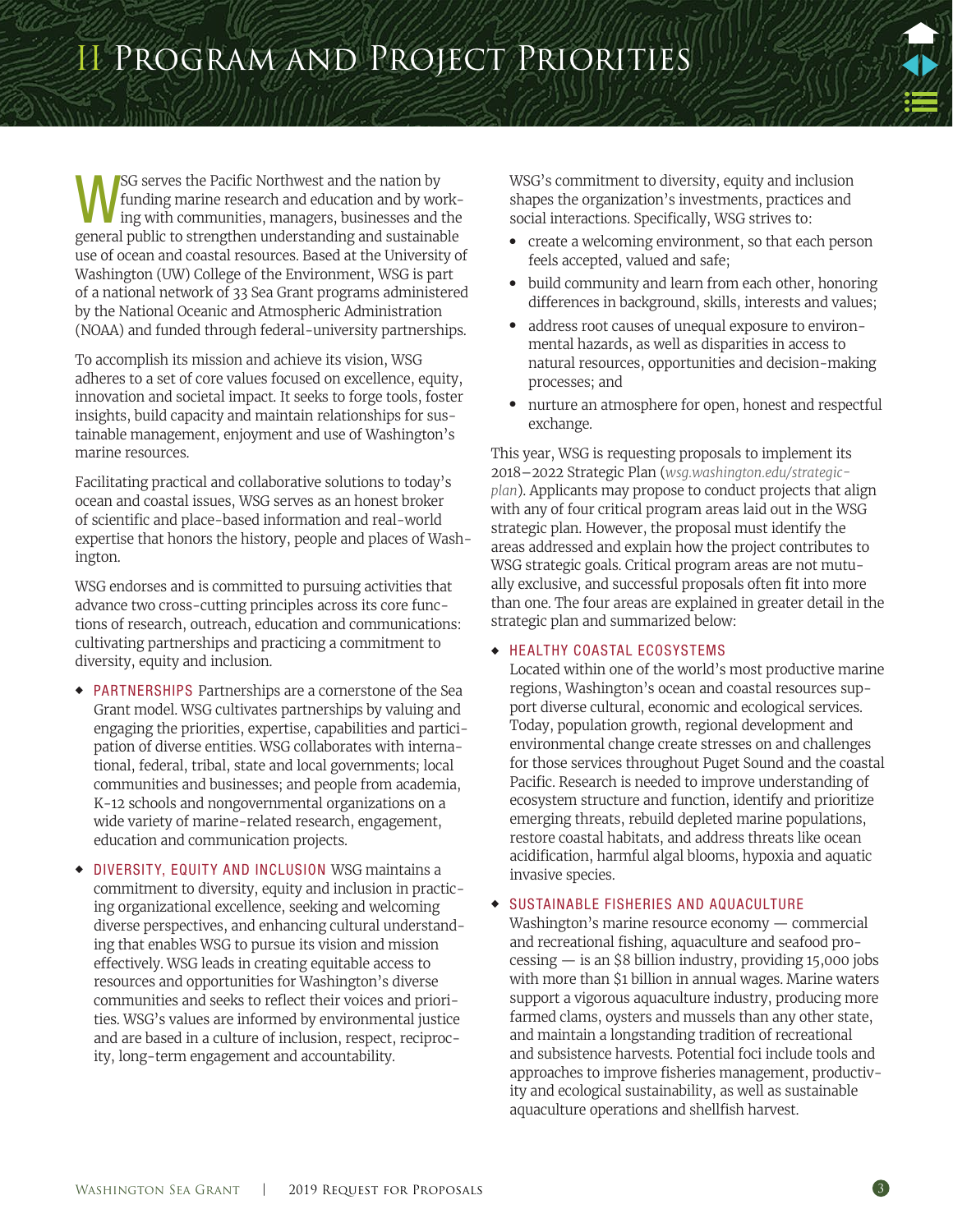#### ◆ RESILIENT COMMUNITIES AND ECONOMIES

Nearly seven out of ten Washington residents live in the state's 15 coastal counties, with the vast majority living in large Puget Sound urban centers. In contrast, the Pacific coast is characterized by small natural resource-based communities. Regional population and economic trends often put pressure on traditional maritime sectors, creating user conflicts and degrading environmental quality through practices such as shoreline armoring, water pollution and increased vulnerability to natural hazards. WSG supports natural and social science projects that help local communities and businesses, improve coastal management, encourage sustainable development and build resilience to hazards and climate change.

#### ◆ OCEAN LITERACY AND WORKFORCE DEVELOPMENT

Despite the geographic proximity of many residents to the Washington coast, few are knowledgeable about aspects of this central environmental feature in their lives, including its resources, industries and declining health. At the same time, state maritime activity continues to grow an average of 6.4 percent a year, and today it provides jobs with substantially better pay than the average for all industries. Maritime industries are facing shortages in well-trained workers, which is due to both industry growth and retirement of experienced workers. WSG priorities focus on novel approaches to promote education for learners of all ages and strengthen workforce capacity.

In addition to WSG's critical program areas, investigators are encouraged to align with priorities identified by state, regional, tribal and national organizations. Examples of documents detailing such priorities include the following:

- ◆ *[Puget Sound Partnership 2016-18 Biennial Science Work Plan](http://www.psp.wa.gov/science-workplan.php)*
- ◆ *[Marine Resources Advisory Council \(MRAC\) 2017 Addendum to](http://www.oainwa.org/assets/docs/2017_Addendum_BRP_Report_fullreport.pdf)  [Ocean Acidification: From Knowledge to Action](http://www.oainwa.org/assets/docs/2017_Addendum_BRP_Report_fullreport.pdf)*
- ◆ *[Climate Change and Our Natural Resources: A Report from the](http://nwifc.org/w/wp-content/uploads/downloads/2017/01/CC_and_Our_NR_Report_2016-1.pdf)  [Treaty Tribes in Western Washington](http://nwifc.org/w/wp-content/uploads/downloads/2017/01/CC_and_Our_NR_Report_2016-1.pdf)*
- ◆ *[Southern Resident Orca Task Force Report and Recommenda](https://www.governor.wa.gov/sites/default/files/OrcaTaskForce_reportandrecommendations_11.16.18.pdf)[tions](https://www.governor.wa.gov/sites/default/files/OrcaTaskForce_reportandrecommendations_11.16.18.pdf)*
- ◆ *[Washington State Coast Resilience Assessment Final Report](https://s3.wp.wsu.edu/uploads/sites/2180/2013/06/Washington-Coast-Resilience-Assessment-Report_Final_5.1.17.pdf)*
- ◆ *[Fourth National Climate Assessment, Volume II, Chapter 24](https://nca2018.globalchange.gov/downloads/NCA4_Ch24_Northwest_Full.pdf)  [Northwest](https://nca2018.globalchange.gov/downloads/NCA4_Ch24_Northwest_Full.pdf)*
- ◆ *[Strategic Plan for NOAA's Office of Oceanic and Atmospheric](http://research.noaa.gov/sites/oar/Documents/OARStrategicPlan.pdf)  [Research](http://research.noaa.gov/sites/oar/Documents/OARStrategicPlan.pdf)*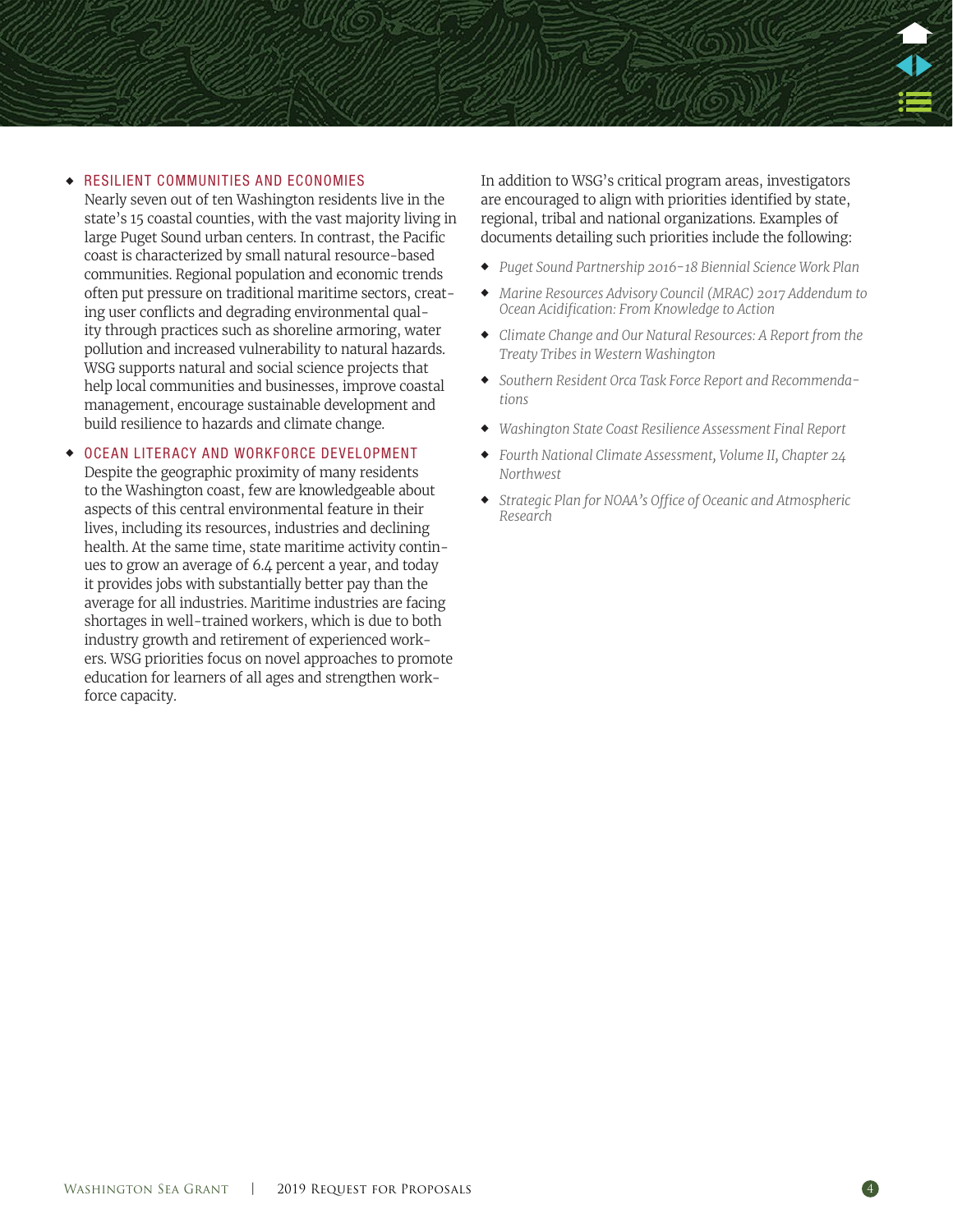# <span id="page-4-0"></span>Project award information

SG is funded primarily through four-year federal omnibus grants that integrate research, education, public engagement and administrative activities. The current omnibus period runs from February 1, 2018, through January 31, 2022. This request for proposals covers the second half of that period, and projects will be conducted primarily in calendar years 2020 and 2021. Projects may be scheduled to begin in 2020 or 2021 and may be one or two years in duration.

WSG anticipates that eight to ten projects will be selected for the 2020–2022 funding cycle. Successful proposals will combine scientific merit and a focus on problems and opportunities facing ocean and coastal users, managers and educators. While WSG enjoys a longstanding tradition of research excellence, projects that employ innovative approaches to engage diverse students, partners and audiences are encouraged. Current projects are described on the WSG website at *[wsg.washington.edu/research](https://wsg.washington.edu/research/)*.

Awards are contingent on the availability of funds to WSG through NOAA's National Sea Grant Office. Proposals may request annual budgets up to \$140,000 for a total project cap of \$280,000.

# Required cost share or match

F ederal law requires that WSG provide a non-federal cost share (match) of 50 percent or one dollar for every two dollars of federal funds awarded. For WSG competitive projects, cost share is the applicant's responsibility in all but a few exceptional cases. Cost share sources must be clearly identified; projects selected for funding will be required to provide documentation that supports the funds claimed. Cost share must be expended during the same time period as the project and may be provided in-kind or as cash.

Examples of cost share sources include non-federal salaries, wages and benefits of those working on the project; expendable supplies and equipment; ship time; and donated volunteer time, supplies, space or equipment. Foundation, state and local grants and other state funds are eligible sources of cost share funds with documented approval from those sources. While cost share of more than 50 percent is not encouraged, identification of leveraged resources that contribute to a project will be a positive factor in evaluating project costs.

# Investigator eligibility

**P** roject principal investigators (PIs) must be affiliated with a university, two- or four-year college, museum, research laboratory or other nonprofit or tribal institution in Washington State. Project co-principal inves roject principal investigators (PIs) must be affiliated with a university, two- or four-year college, museum, research laboratory or other nonprofit or tribal institu-(Co-PIs) may be affiliated with the above-listed Washington institutions, institutions outside of Washington, state and federal agencies or for-profit or foreign organizations. However, individuals from state and federal agencies and for-profit and foreign organizations are discouraged or prohibited from requesting direct support, with few exceptions. Their contributions may be eligible as cost share or leveraged support for the project.

WSG encourages applications from investigators in the natural, social and education sciences, as well as projects that fill priority knowledge gaps that fall outside typical definitions of "science." WSG is especially interested in supporting collaborative projects, interdisciplinary partnerships and early career investigators. Partnerships among academic and research institutions, agencies, industry and user-groups are encouraged. For projects that address regional issues, engage investigators outside of Washington and involve other Sea Grant programs, please consult the WSG director to explore joint submittal and funding procedures.

WSG discourages PIs from submitting more than two preliminary proposals. If a PI submits multiple preliminary proposals that are encouraged for development as a full proposal, he or she will be limited to submitting a single project in the full proposal stage.

PIs who have received WSG funds previously and have not completed reporting requirements are ineligible for future funding until all delinquent reports have been submitted and approved. New this year, a summary of all prior WSG projects will be required as part of the full proposal.

# Student and post-doctoral support

student education and involvement is a vital component of WSG projects and only in exceptional cases<br>will research projects be funded that lack significant<br>involvements nent of WSG projects and only in exceptional cases will research projects be funded that lack significant involvement of students or post-doctorates. WSG encourages projects that promote exploration of research by and employment opportunities for students from diverse backgrounds and include direct student support in proposed budgets. This may include support for undergraduate and graduate students, research fellows and postdoctoral researchers.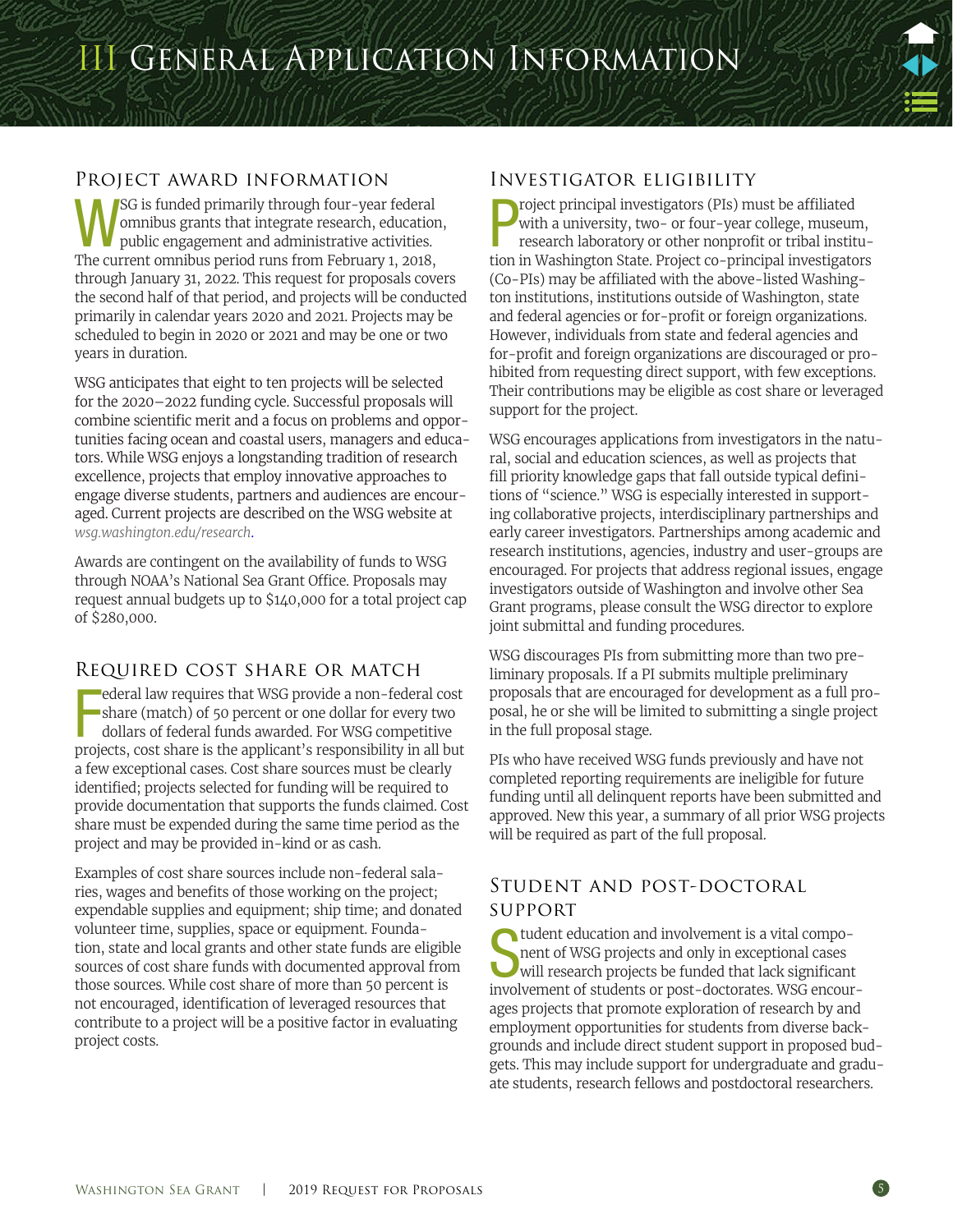# Sea Grant graduate research fellowships

**REGEN** estand projects seeking to support graduate student may request a Sea Grant graduate research fellow. See Grant graduate research fellows must be full-time registered graduate students who are working toward an esearch projects seeking to support graduate students may request a Sea Grant graduate research fellow. Sea Grant graduate research fellows must be full-time advanced degree related to marine or coastal sciences. To justify inclusion of a fellowship, the project should provide the fellow with the basis for a thesis. The fellowship will offer up to eight quarters of a graduate student stipend over a two-year project, and that cost must be included in the project budget. The stipend will be set at the amount paid to a 50 percent-time graduate student at the host university's approved rate, but may not exceed \$38,910 per year inclusive of benefits. The fellowship stipend cannot cover graduate student tuition and fees. If requested, these fees should instead be included in the overall project costs. The fellowship stipend, graduate student tuition and fees will not be subject to indirect costs per Sea Grant's federal implementing regulations found at 15 CFR 917.11. If an investigator is interested in applying for a fellow, that interest should be stated clearly in the preliminary proposal.

## Engagement plan

In addition to supporting research projects that are scien-<br>tifically excellent and societally relevant, Washington Sea<br>Grant is committed to projects that engage and inform tifically excellent and societally relevant, Washington Sea Grant is committed to projects that engage and inform relevant communities.

Each proposal must provide an engagement plan that describes how broader audiences can use anticipated results. A project's broader impacts are an important consideration in advancing the WSG mission — to improve the translation of scientific information into knowledge for use in the marine environment. The goal is to ensure that vital research results are informed by and shared with relevant communities in ways that are timely, relevant and meaningful.

PIs are encouraged to work with WSG outreach, communications and education staff and to identify and engage communities, individuals and organizations early on. This is to assess how these engagement audiences might collaborate in the development of project objectives and to determine how they will benefit from project outcomes.

While WSG staff may participate as part of a project team, the cost of their time should not be included in project budgets; rather, they will be funded separately through the WSG outreach budget. Staff are also available to facilitate interactions with potential project partners and participants and to discuss specific outreach, communications and education ideas.

On **February 7, 2019, from 1:30 p.m. to 4:00 p.m.**, WSG will host an Outreach Workshop to brief potential PIs on the Sea Grant program, introduce WSG staff and facilitate collaborative and innovative plans for outreach and engagement. Investigators are strongly encouraged to attend. Please RSVP at*<http://bit.ly/outreach-workshop>*

# Conflicts of interest, human subjects and animal care

*[cant Financial Interest \(SFI\)](http://www.washington.edu/research/osp/gim/gim10.html)* disclosure policy applies to all pertaining to conflicts of interest. The UW's *Significant Financial Interest (SFI)* disclosure policy applies to all ll projects undertaken through WSG must be conducted in full compliance with applicable federal and state laws pertaining to conflicts of interest. The UW's *[Signifi-](http://www.washington.edu/research/osp/gim/gim10.html)*UW participants in grants and contracts. Please note: This policy requires that any UW personnel who are responsible for the design, conduct or reporting of university research on any project selected for funding electronically complete a disclosure before the WSG omnibus grant can be submitted to NOAA. Project members external to UW will be expected to follow the policies of their home institution in accordance with state codes and federal policies. For situations in which institutions do not have formal policies, the UW policy will apply.

For projects that involve research on vertebrate animals or human subjects, it is the PI's responsibility to identify and ensure compliance with all applicable federal, state and institutional requirements. PIs must identify the use of vertebrate animals or human subjects in full proposal submissions. UW PIs should contact the *[Office of Animal Welfare](http://depts.washington.edu/oawhome)*, or the *[Human](http://www.washington.edu/research/hsd/)  [Subjects Division](http://www.washington.edu/research/hsd/)*. Other investigators should contact the relevant divisions at their institution. Project funds will not be awarded without appropriate approvals.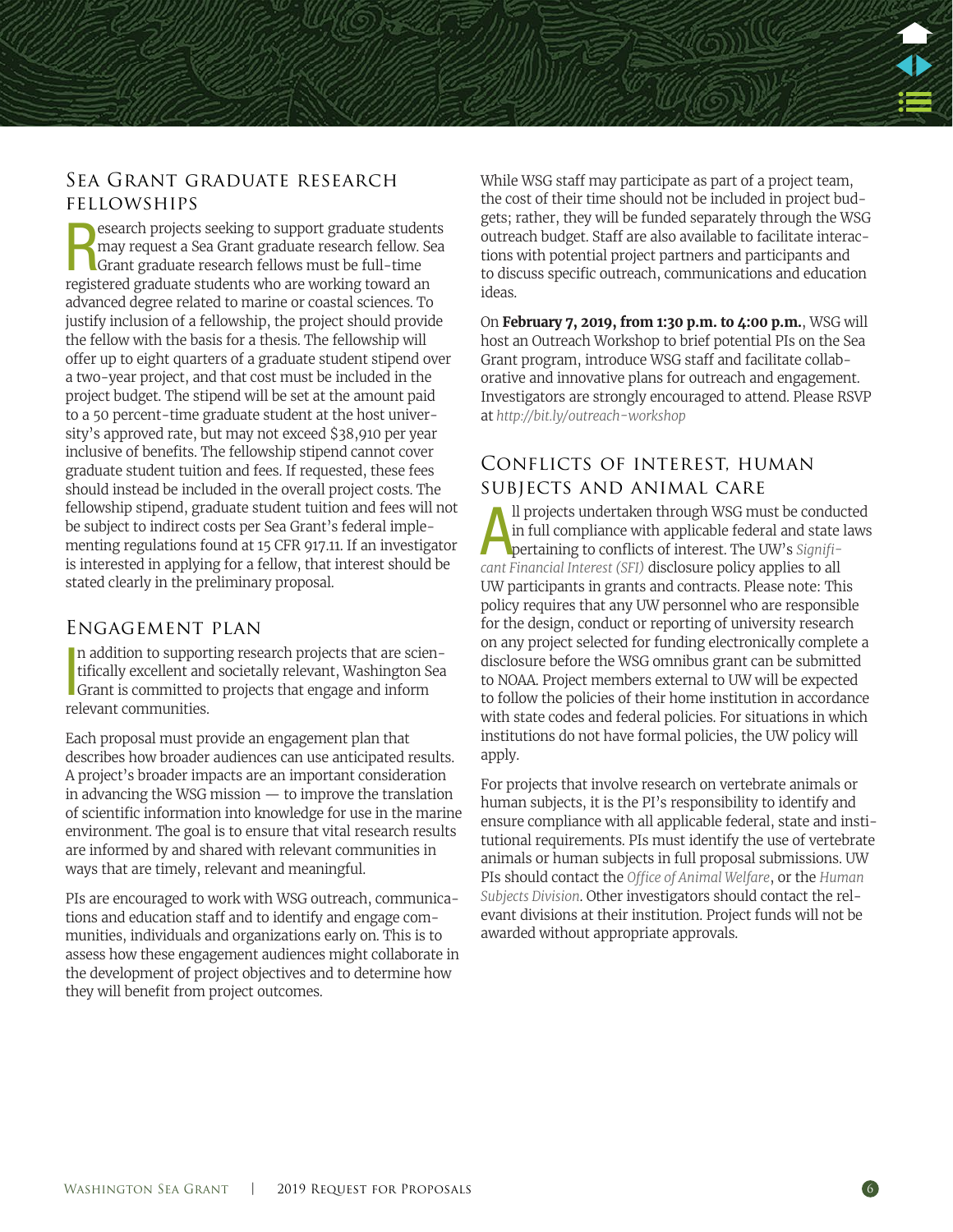<span id="page-6-0"></span>IV Preliminary Proposal Guidance

**Preliminary proposals must be submitted electronically**<br>through the WSG *eSeaGrant* system by **5:00 p.m. PST**<br>on **February 27, 2019**. Preliminary proposals received<br>after the doadling will not be considered; the system wi through the WSG *[eSeaGrant](http://esg.wsg.washington.edu)* system by **5:00 p.m. PST on February 27, 2019**. Preliminary proposals received after the deadline will not be considered; the system will shut down automatically and lock out further submissions. **Please be sure to allow ample time for online proposal completion and submission.**

Each preliminary proposal must contain the following components:

#### 1. PROPOSAL INFORMATION

Project title, keywords, and project initiation and completion dates. The proposed project end date may not extend past January 31, 2022.

#### 2. INVESTIGATOR RECORDS AND RESUMES

Online record and resume of **no more than** two pages for each of the senior personnel on the project. A WSG resume template is available in *[eSeaGrant](http://esg.wsg.washington.edu/)*.

3. FOCUS AREA ALIGNMENT AND SEA GRANT CLASSIFICATION Identification of relevant WSG critical program areas and Sea Grant classification code.

#### 4. PROJECT NARRATIVE

*4-page maximum; Times New Roman 12-point or greater, 1-inch margins*

The following elements should be covered:

- Alignment of the project with the strategic critical program areas listed above
- A summary of the project and methods
- Identification of expected outcomes and potential benefits; and an engagement plan (see above for details)

The project narrative may include references, which **do not** count toward the four-page limit.

#### 5. SEA GRANT RESEARCH FELLOW REQUEST

Request for a fellow and number of quarters each year.

#### 6. BUDGET

A completed budget worksheet for each year of the project. Detailed budget instructions are provided in *[eSeaGrant](http://esg.wsg.washington.edu)*. Although numbers are preliminary estimates, the budget should reasonably approximate final project costs. Budget justifications are not required for preliminary proposals.

#### 7. SUGGESTED REVIEWERS

Contact details for **at least three** scientific peers **outside of**  Washington State who are qualified to provide an independent and knowledgeable review of your project. Suggested reviewers cannot be beneficiaries of the proposed project; colleagues the investigators have worked with in the last three years as project co-investigators; or former mentors, advisors or students of investigators. Proposals should be written so that reviewers who are not familiar with conditions in Washington State can understand the context and relevance of the proposed project.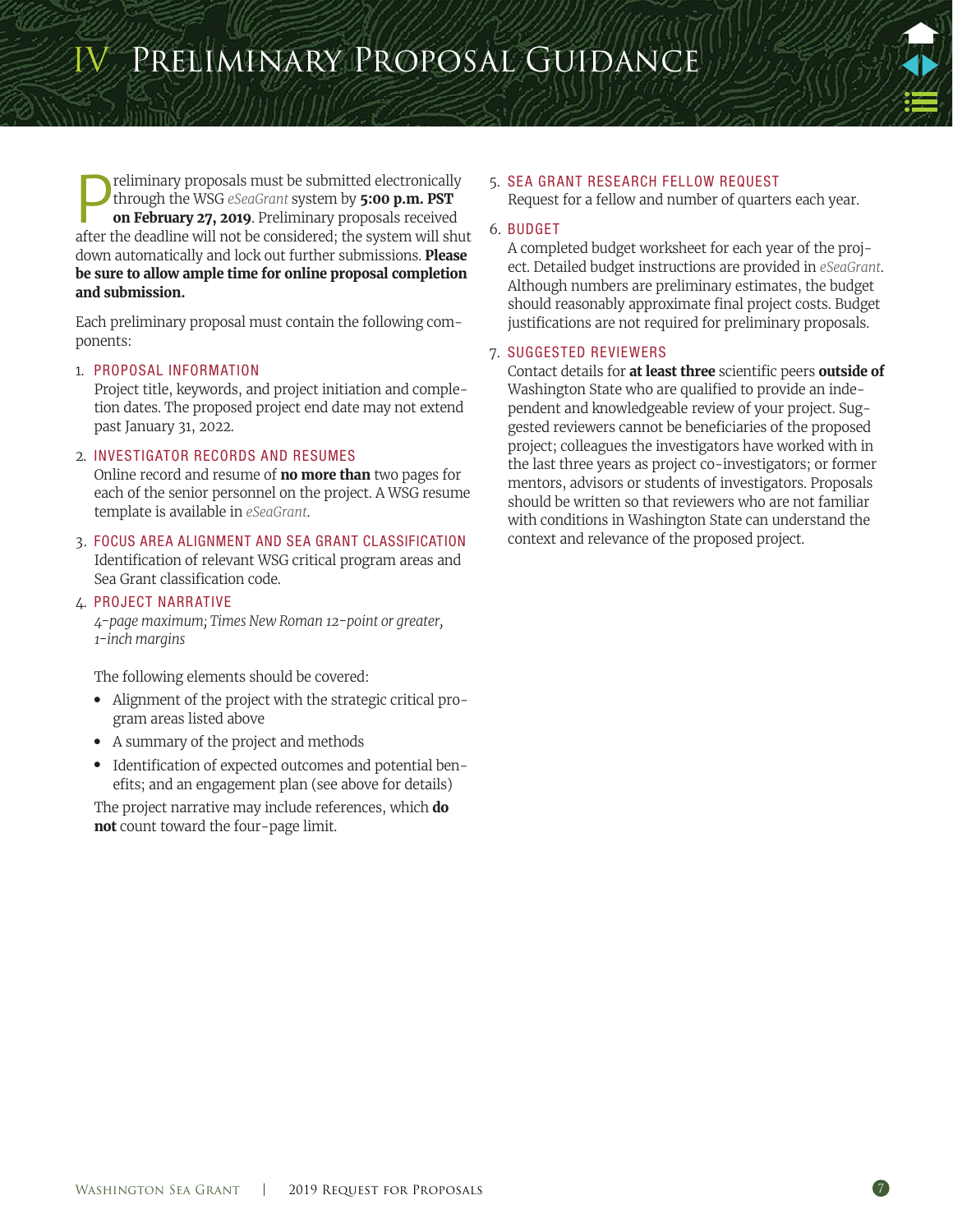<span id="page-7-0"></span>Only investigators who submit preliminary proposals a eligible to submit full proposals. Full proposals must be submitted electronically through the WSG *eSeaGra* system by **5:00 p.m. PST on May 22, 2019**. Full proposals nly investigators who submit preliminary proposals are eligible to submit full proposals. Full proposals must be submitted electronically through the WSG *[eSeaGrant](http://esg.wsg.washington.edu)*  received after the deadline will not be considered; the system will shut down automatically and lock out further submissions.

Each full proposal must contain the following components:

# 1. PROPOSAL INFORMATION

Project title, keywords, and project initiation and completion dates. The proposed project end date may not extend past January 31, 2022.

# 2. INVESTIGATOR RECORDS AND RESUMES

Completed online record and resume of *no more than* two pages for each of the senior personnel on the project. A WSG resume template is available in *[eSeaGrant](http://esg.wsg.washington.edu)*.

3. FOCUS AREA ALIGNMENT AND SEA GRANT CLASSIFICATION Identification of relevant WSG critical program areas and the Sea Grant classification code.

# 4. PROJECT SUMMARY

Used during the proposal review process, the project summary should provide a clear and concise description of the project in terms that are understandable by individuals who are not experts in your field.

- **Objectives** *2,000 character limit, including spaces* Briefly and clearly state the short-term and long-term objectives of the proposed work related to WSG goals and strategies. Incorporate both the scientific and societal purposes of the project in these objectives.
- **Methodology** *2,000 character limit, including spaces* Succinctly describe the methods and approach to be used in accomplishing the objectives.
- **Rationale** *2,000 character limit, including spaces* Concisely state the problem or opportunity addressed. Indicate why the project is important, appropriate for WSG support, and why the proposed approach is necessary. Identify the expected outcomes of the project and potential project users.

# 5. PROJECT NARRATIVE

## *15-page maximum; Times New Roman 12-point or larger, 1-inch margins*

The project narrative is the primary basis for funding decisions. Documentation must be complete and provide adequate information for evaluation of the project's technical merits and its contribution to WSG's mission and strategic priorities. The following elements should be covered:

- **Goals and objectives** Describe in the narrative the specific project goals and objectives to be achieved for each year of the work plan presented. The project outcomes should be clearly stated.
- **Background** Provide sufficient background information for reviewers to independently assess the significance of the proposed project and relevance to the WSG strategic plan. Summarize the problem, need or opportunity to be addressed and critically evaluate existing knowledge and previous work pertaining to the problem or opportunity.
- **Approach**  Provide a work plan that fully describes the project structure and design, identifies specific tasks to be accomplished, explains the methods that will be used to accomplish the tasks, identifies the roles of team members and partners, and discusses potential challenges to successful completion of the project. In all projects that involve students, fellows or postdoctorates, show how the proposed effort will provide training for these individuals and in what capacity they will be involved.
- **Engagement plan** Describe your community collaborators, target audiences and participant groups; the outreach, communications or education approaches to be used in co-development of your project and in dissemination of outcomes; anticipated outcomes; and estimated costs. Engagement activities may include use of project results in education or resource management settings; technical training and assistance; development of publications, presentations and other outreach products for public audiences or specific user groups; and involvement in teaching, citizen science and volunteer networks. Ensure outreach costs are included in your budget in the applicable budget categories.
- **References These do not** count toward the 15-page limit.

# 6. TIME SCHEDULE

Details of project activities and key milestones. A WSG timeline template is available in *[eSeaGrant](http://esg.wsg.washington.edu)*.

# 7. ADDITIONAL INFORMATION

Complete the following:

- Request for a fellow and the number of quarters each year
- Project use of vertebrate animals
- Project use of human subjects
- Required permits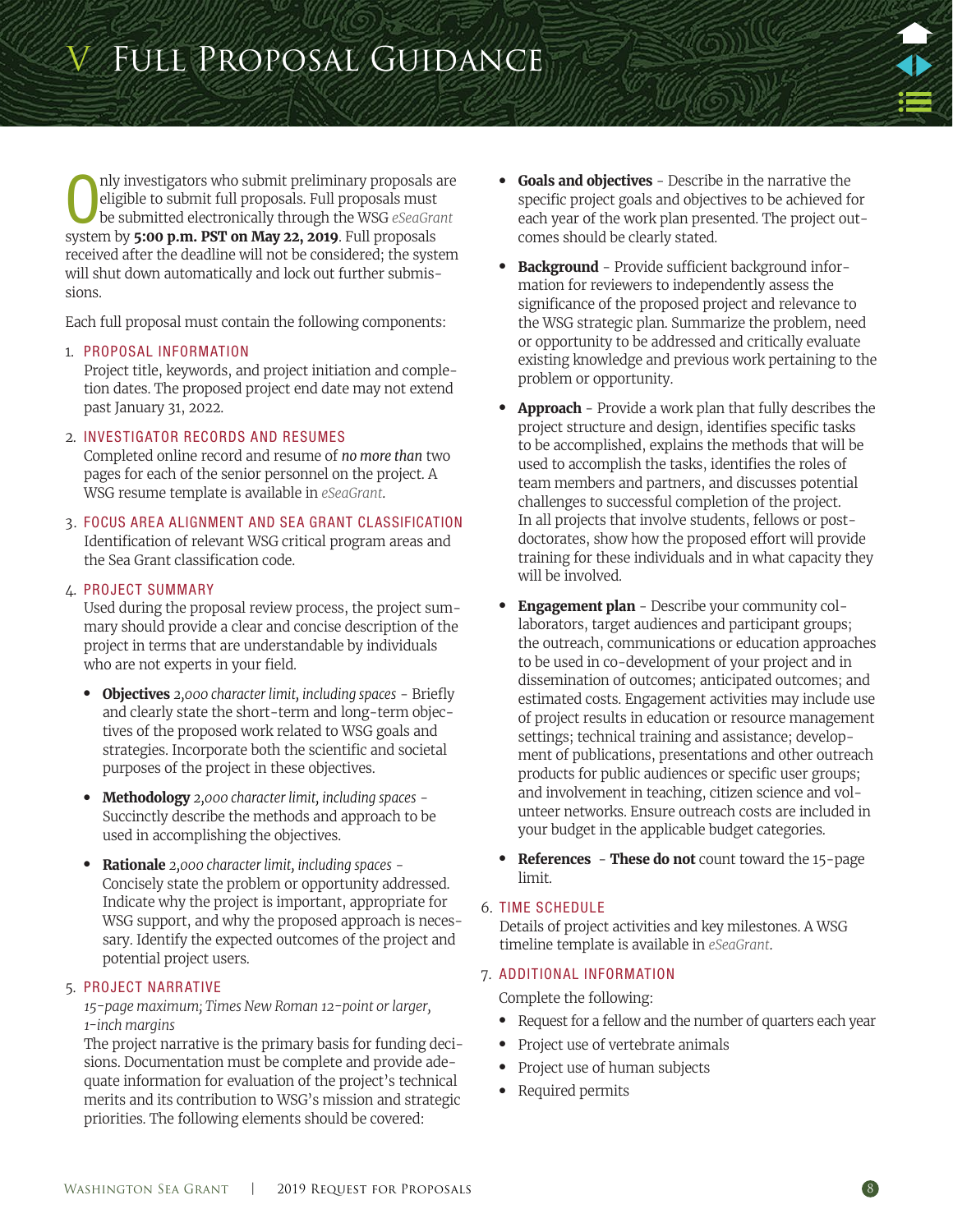

Completed budget worksheet for each year of the project. Detailed budget instructions are provided in *eSeaGrant*. All subawards will require full project documentation (narrative and budget) and official approvals from subawardee organizations or institutions.

#### 9. BUDGET JUSTIFICATION

Separate detailed justification for each budget item must be added to each budget worksheet. Detailed instructions and a budget justification example are provided in *[eSeaGrant](http://esg.wsg.washington.edu)*. Subawards require an additional scope of work and budget worksheet documents, added as attachments in the subaward budget justification.

#### 10.CURRENT AND PENDING SUPPORT

Planned and ongoing research funding for all investigators. All current and pending support records must provide the investigator name and affiliation and the following information for each record:

- Support status (current, pending, submission planned in near future)
- Project/proposal title
- Source of support
- Total award amount
- Award period
- Project location
- Person-months committed to project
- A WSG current and pending support template is available in *[eSeaGrant](http://esg.wsg.washington.edu)*. This information will be used to assess capacity to complete the proposed project.

#### 11. SUPPORT LETTERS

Letters from collaborating institutions, contributors of cost share or leveraged funds, and organizations that will benefit from project results. Each organization providing third-party cost share contributions in the proposal must provide a letter of commitment, on their letterhead, acknowledging their commitment and the dollar amount. All letters should be combined into a single PDF file for upload in *[eSeaGrant.](http://esg.wsg.washington.edu)*

#### 12.NOAA DATA SHARING PLAN

*6,000 character limit with spaces*

A data sharing plan that meets requirements established by the NOAA environmental sharing policy at *[www.nosc.](https://www.nosc.noaa.gov/EDMC/PD.DSP.php) [noaa.gov/EDMC/PD.DSP.php](https://www.nosc.noaa.gov/EDMC/PD.DSP.php)*. Additional information on NOAA data sharing plan requirements is provided in *[eSeaGrant](http://esg.wsg.washington.edu/)*. Projects selected for funding will be required to report on implementation of the data sharing plan.

### **NEW IN 2019**

#### 13. RESULTS OF PRIOR SEA GRANT SUPPORT

For all projects receiving funding from any Sea Grant program during the previous five years, provide the following information:

- Title of the project, amount and period of support
- Short summary of the major accomplishments of the project, including outreach
- List of publications resulting from the project
- Short description of commercial, societal or other impacts and deliverables.

NATIONAL ENVIRONMENTAL POLICY ACT (NEPA) information will be required for all projects selected for funding [—](http://seagrant.noaa.gov/Portals/0/Documents/funding_fellowship/forms_templates/NEPA_questionnaire%202015.pdf)  [Environmental Compliance Questionnaire for NOAA Federal](http://seagrant.noaa.gov/Portals/0/Documents/funding_fellowship/forms_templates/NEPA_questionnaire%202015.pdf)  [Financial Assistance Applicants' \(](http://seagrant.noaa.gov/Portals/0/Documents/funding_fellowship/forms_templates/NEPA_questionnaire%202015.pdf)OMB Control No. 0648- 0538). Additional information will be provided.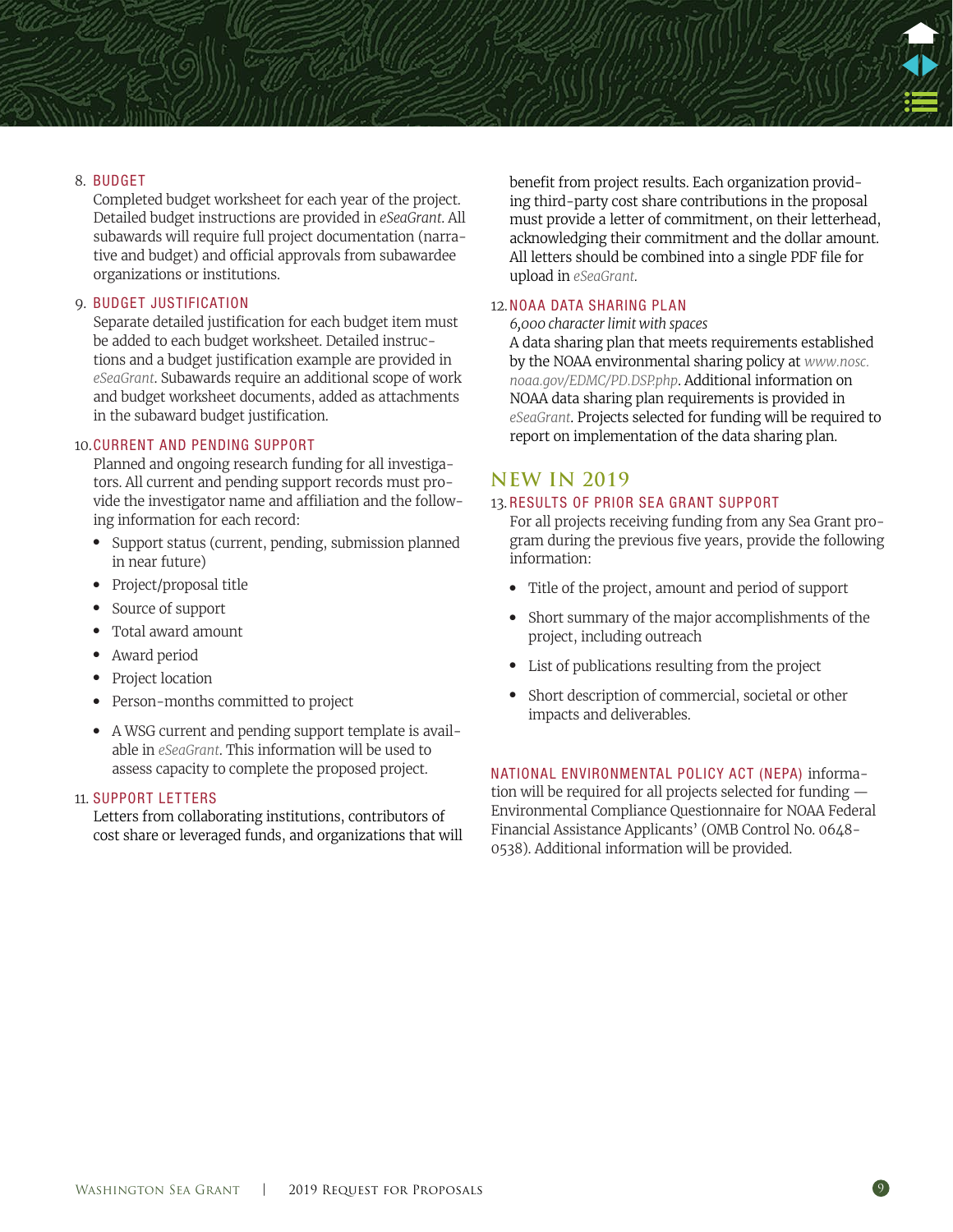<span id="page-9-0"></span>multiple-step process is followed for selecting WSG<br>
1. The call for preliminary proposals is widely distributed competitive projects:

- across the state, and submitted applications are screened to ensure that eligibility criteria are met. The WSG director convenes a review panel to evaluate preliminary proposals and identify projects for which full proposals should be encouraged. Proposals are evaluated on the basis of project evaluation criteria, without regard to institutional affiliation. Full proposals are encouraged for those projects that rate highly in all evaluation criteria, considering the funding level that is likely to be available.
- 2. Each submitted and complete full proposal is distributed to external reviewers for written evaluation and comments. At the completion of the review process, PIs are given the opportunity to respond to reviewer comments.
- 3. The WSG director convenes a scientific and technical review panel comprising experts in the range of disciplines proposed across the submitted full proposals. Panel members are provided with copies of the proposals, all merit reviews and the investigator response to those reviews. The panel discusses each proposal individually

and develops recommendations for funding. Summaries of proposals recommended for funding are provided to members of the WSG Advisory Committee, who evaluate the project's contribution to the WSG program and make recommendations regarding priorities for funding.

- 4. WSG applies the criteria listed in the table below in project evaluation. Evaluation criteria are the same for preliminary and full proposals, but there are differences at each stage with respect to relative weighting.
- 5. The director and Leadership Team review all information available and make final decisions on projects for inclusion in the WSG omnibus grant. Proposals selected for funding may be returned to applicants for revision prior to submission to the National Sea Grant Office.
- 6. A letter of intent is submitted to the National Sea Grant Office, describing the proposed projects and the rationale for their selection. Once the letter is approved, final proposals are submitted as part of the WSG 2018–2022 omnibus proposal to the National Sea Grant Office, NOAA, U.S. Department of Commerce. Contingent on the availability of funds and satisfaction of any animal care and human subjects requirements, projects will be funded and implemented on February 1, 2020.

| Criteria                       | Weighting               |                  | <b>Description</b>                                                                                                                                                                                                                                                                                                                    |  |
|--------------------------------|-------------------------|------------------|---------------------------------------------------------------------------------------------------------------------------------------------------------------------------------------------------------------------------------------------------------------------------------------------------------------------------------------|--|
|                                | Preliminary<br>Proposal | Full<br>Proposal |                                                                                                                                                                                                                                                                                                                                       |  |
| Project contribution           | 40%                     | 25%              | Importance, relevance and applicability of proposed project to WSG goals, appli-<br>cation to problems or oppotunities with societal relevance; and contribution to<br>student and postdoctoral support and partnerships at all levels.                                                                                               |  |
| Technical and scientific merit | 20%                     | 35%              | The degree to which the activity will advance understanding and whether<br>the approach is technically sound and innovative; uses appropriate methods;<br>includes clearly stated measurable objectives and mechanisms to evaluate suc-<br>cess; and is likely to achieve anticipated results in the time proposed.                   |  |
| Engagement plan                | 15%                     | 15%              | Effective plan for ensuring that relevant groups learn about, contribute to, and<br>benefit from project outcomes through outreach, communications and education<br>activities. Degree to which Sea Grant outreach staff and potential users of the<br>results have been and will be included in project planning and implementation. |  |
| Qualification of applicants    | 10%                     | 10%              | Applicants possess the necessary education, experience, training, facilities and<br>administrative resources to accomplish the project, with consideration to career<br>stage and past performance.                                                                                                                                   |  |
| Project costs                  | 15%                     | 15%              | Budget is realistic and commensurate with the project needs and timeframe,<br>reasonable given the availability of program funds, and effectively leverages<br>other resources to achieve project objectives.                                                                                                                         |  |